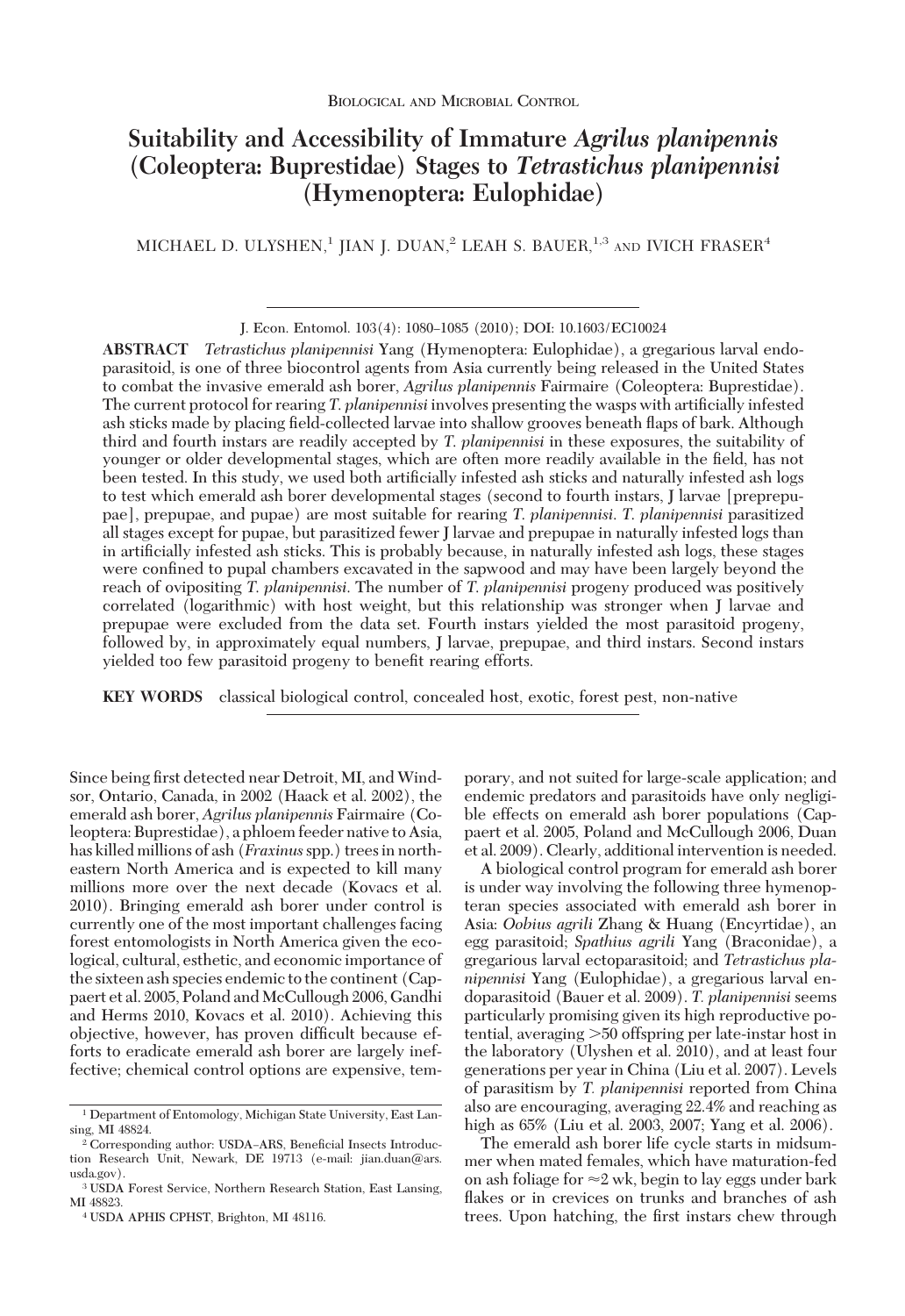the bark until they reach the phloem layer where they feed continuously for several months, often spanning two seasons in relatively healthy ash trees (Cappaert et al. 2005). After larvae complete three molts, the mature fourth instars excavate pupation chambers in the sapwood or outer bark.Within the pupation chambers, the fourth instars fold in half, forming "J larvae" (also called preprepupae). The following year, these J larvae will prepupate and then pupate. Adults typically emerge in late spring or early summer after the leaves are fully ßushed (Cappaert et al. 2005).

The current protocol for rearing *T. planipennisi* involves presenting the wasps with artificially infested ash sticks made by placing field-collected larvae into shallow grooves beneath ßaps of bark (Liu and Bauer 2007, Ulyshen et al. 2010). Although *T. planipennisi* readily parasitizes fourth instars in these exposures (Ulyshen et al. 2010), the suitability of other developmental stages, which are often more readily available in the field, has not been explored. The purpose of this study was to assess the suitability of different emerald ash borer developmental stages to *T. planipennisi* in the laboratory using both artificially infested and naturally infested ash. In addition to aiding rearing efforts, the information gained from this study will both help optimize the timing of field releases and predict the impact of *T. planipennisi* on emerald ash borer populations after establishment.

### **Materials and Methods**

**Parasitoids.** A laboratory colony of *T. planipennisi,* originally collected in 2008 from Liaoning province of China, was used in this study. Only naïve wasps that had not been presented with hosts were used in experiments. They were generally  $>1$  wk old at the time of use and were presumed to have mated as mating activities were observed almost immediately after female emergence and both sexes were held together before use in the experiments.

**Artificially Infested Ash Sticks.** Using no-choice assays, we carried out two laboratory experiments to determine which emerald ash borer stages were suitable to *T. planipennisi*. The first assay tested the different larval stages and the second assay tested pupae. Emerald ash borers used in both experiments were collected from infested ash trees in the field and were weighed before use.

*Experiment 1.* Different larval stages (second to fourth instars, J larvae, or prepupae) were inserted into sticks (for details, see Ulyshen et al. 2010) and presented to female *T. planipennisi* in laboratory arenas. Each arena consisted of a ventilated plastic box containing a vial of water with a cotton wick and a 12-well culture plate half-filled with water and covered with a single stretched sheet of Parafilm. Small x-shaped cuts were made in the Parafilm above every other well in the culture plate to allow six emerald ash borer-infested ash sticks ( $\approx$ 1 cm in diameter by 10 cm in length) to be held in an upright position. Each stick contained a single emerald ash borer larva belonging to one of the five larval stages. Six mated female *T*.

*planipennisi* (i.e., 1:1 host:parasitoid ratio) were added to each arena. To reduce fungal growth, the sticks were gently scrubbed under running tap water, sealed at both ends with paraffin, held in a 0.05% bleach bath for  $\approx$ 5 min, and rinsed with running tap water for 15 min. There were six replicate arenas for each emerald ash borer stage with the six sticks in each arena containing the same stage. The arenas were held in an environmental growth chamber (daytime and nighttime temperatures cycling between  $25 \pm 2$  and  $20 \pm$ 2<sup>o</sup>C, respectively;  $65 \pm 10\%$  RH; and a photoperiod of 14:10 [L:D] h). The wasps were provisioned with drops of honey on the screen-covered ventilation holes as needed. The sticks were dissected after a 2-wk exposure period, and the emerald ash borer larvae were placed individually in petri dishes (50 by 9 mm, with tight-fit lid; Falcon 351006, Becton Dicksinson Labware, Franklin Lakes, NJ) lined with moistened filter paper. Data collected were percentage of parasitism and the average number of *T. planipennisi* progeny per host for each replicate. We used SAS (SAS Institute 1990) to perform analyses of variance on square root-transformed data to determine differencesin percent parasitism (all replicatesincluded) or in the average number of parasitoid progeny per host (only replicates yielding progeny data included) among the different developmental stages. Tukey's studentized range test was used to separate means.We also performed regression analyses on square roottransformed progeny production data to explore the relationship between progeny number and host weight.

*Experiment 2.* Because emerald ash borer pupae are very fragile and difficult to collect undamaged from the field, prepupae were collected and held in an incubator (25°C,  $\approx$ 75% humidity, and a photoperiod of 16:8 [L:D] h) until pupation. The resulting pupae were inserted into sticks as described above in experiment 1. Five sticks, each containing one pupa, were placed in alternating diagonal directions (i.e., to minimize contact among sticks) inside a 473-ml clear plastic drinking cup with a snap-top lid. A 5.8-cm-diameter hole was cut in the lid, which held a piece of fine screening over the hole when closed. Five mated female *T. planipennisi* (i.e., 1:1 host:parasitoid ratio) were then added to each cup. For the purpose of comparison, the same assays were carried out simultaneously using fourth instars. There were five replicate arenas for both stages. The arenas were held in an incubator (25°C,  $\approx$ 75% humidity, and a photoperiod of 16:8 [L:D] h) with drops of honey added to the screens when needed. After 12 d, the sticks were dissected and the pupae or fourth instars were placed individually in petri dishes (50 by 9 mm) lined with moistened filter paper. Data collected were percentage of parasitism and average number of progeny per host for each replicate.

**Naturally Infested Ash Logs.** Thirty-six green ash, *Fraxinus pennsylvanica* Marshall, logs (each 7–9 cm in diameter by  $\approx$  20 cm in length) were cut in the field and returned to the laboratory. To maintain moisture within the logs, several layers of damp paper towels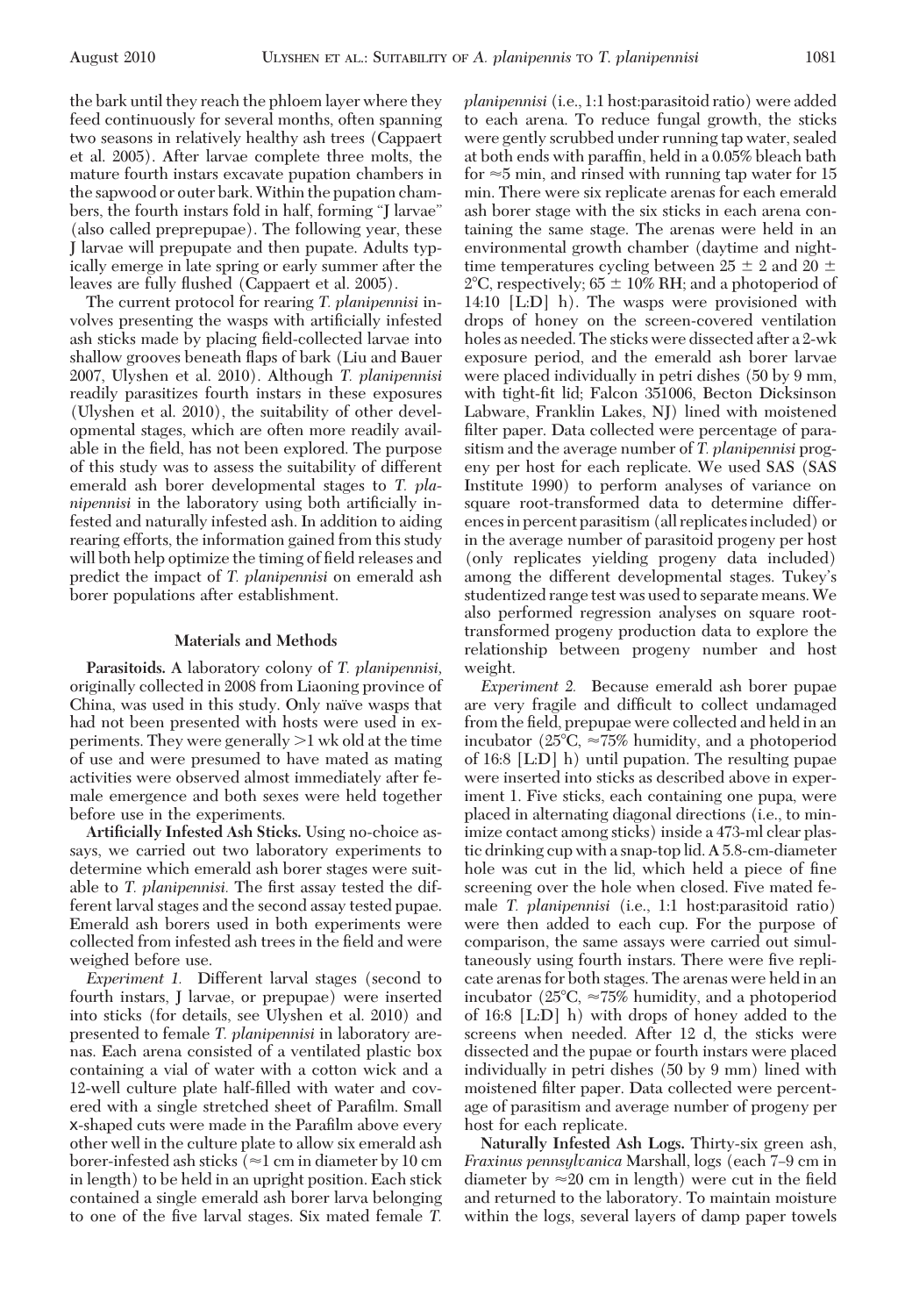were held against one end of each log using Parafilm, whereas the other end was sealed with paraffin. Each log was wrapped six to eight times in a spiral using a length of curling ribbon ( $\approx 0.5$  cm in width), under which emerald ash borer females readily oviposit, and exposed to two to three pairs of emerald ash borer in ventilated 3.8 liter (1-gal) jars for  $\approx$  1 wk in an environmental growth chamber (daytime and nighttime temperatures cycling between  $25 \pm 2$  and  $20 \pm 2^{\circ}C$ , respectively;  $65 \pm 10\%$  RH; and a photoperiod of 14:10 [L:D] h). The number (mean  $\pm$  SE) of eggs laid on each log was  $11.7 \pm 1.6$  (range, 2–49). The logs were then incubated at the same settings, with their ends submerged in plastic trays filled to a depth of  $\approx$ 2 cm with water. The larvae were held  $7.5 \pm 0.2$  wk (range, 5.4–10.4) to develop in the logs before being exposed to 12 or 24 gravid *T. planipennisi* females and two to 12 males (i.e., variable parasitoid:host ratio). The infested logs were placedin ventilated 3. 8liter (1-gal) jars with the wasps for  $\approx$ 2 wk. Subsequently, the logs were dissected and the emerald ash borers were placed individually in petri dishes (50 by 9 mm) with moistened filter paper. On average,  $7.8 \pm 0.9$  (range, 1–25) larvae, at one to three stages of development, were recovered per log. Because these assays used naturally infested logs, varying widely in host densities, developmental stage distributions, and parasitoid:host ratios, the data from the 36 exposures were pooled into a single data set. Any record for which there was incomplete information was removed from the data set. Likelihood ratio chi-square tests were performed using JMP 8.0.1 (SAS Institute 2008) to compare the rates at which different host stages were parasitized. We also performed analysis of variance (ANOVA) on square root-transformed data to determine whether there were differences in the number of *T. planipennisi* progeny produced per host among the different developmental stages. Tukey's studentized range test was used to separate means.

#### **Results**

**Artificially Infested Ash Sticks.** *Experiment 1.* The parasitism rate by *T. planipennisi* was similar among the emerald ash borer developmental stages tested  $(F = 0.8; df = 4, 25; P = 0.60)$  (Fig. 1A). The number of parasitoid progeny produced per host, however, did differ among host developmental stages  $(F = 4.1;$  $df = 4$ , 20;  $P = 0.01$ ), with fourth instars yielding significantly more progeny than second instars (Fig. 1B). There was a positive relationship (logarithmic) between the number of parasitoid progeny and host weight (Fig. 2A), particularly when J larvae and prepupae were excluded from the data set (Fig. 2B).

*Experiment 2.* Although *T. planipennisi* parasitized  $44 \pm 9.8\%$  of fourth instars, producing  $42.0 \pm 12.7$ progeny per host, none of the pupae were parasitized.

**Naturally Infested Ash Logs.** *T. planipennisi* parasitized all emerald ash borer developmental stages tested except for prepupae (Table 1). Parasitism rate

**Fig. 1.** Mean  $\pm$  SE ( $n = 6$ ) percentage of parasitism by Tukey's studentized range test ( $\alpha$  = 0.05) using square roottransformed data (untransformed data are presented).

differed among host stages (likelihood ratio  $\chi^2 = 55.3$ ,  $df = 4, P < 0.0001$ , being significantly lower for J larvae and prepupae than for third or fourth instars (Table 1). The number of parasitoid progeny produced per host also differed among host stages (*F* 8.5;  $df = 3$ , 87;  $P < 0.0001$ ), with fourth instars and J larvae yielding significantly more progeny than third instars (Table 1).

#### **Discussion**

In artificially infested sticks, *T. planipennisi* parasitized all immature stages of emerald ash borer tested, except pupae. In addition, parasitism rates were similar among the different host stages. In naturally infested logs, by contrast, *T. planipennisi* failed to parasitize prepupae and parasitized only three J larvae  $(\approx 5\%)$ . Several factors may have contributed to this discrepancy. First, J larvae and prepupae were likely less accessible to *T. planipennisi* (ovipositors rarely exceed 2.5 mm) in naturally infested logs because they were confined to pupal chambers excavated in the sapwood. In the artificially infested sticks, these hosts were placed in shallow grooves directly under the bark. Second, the J larvae and prepupae inserted ar-



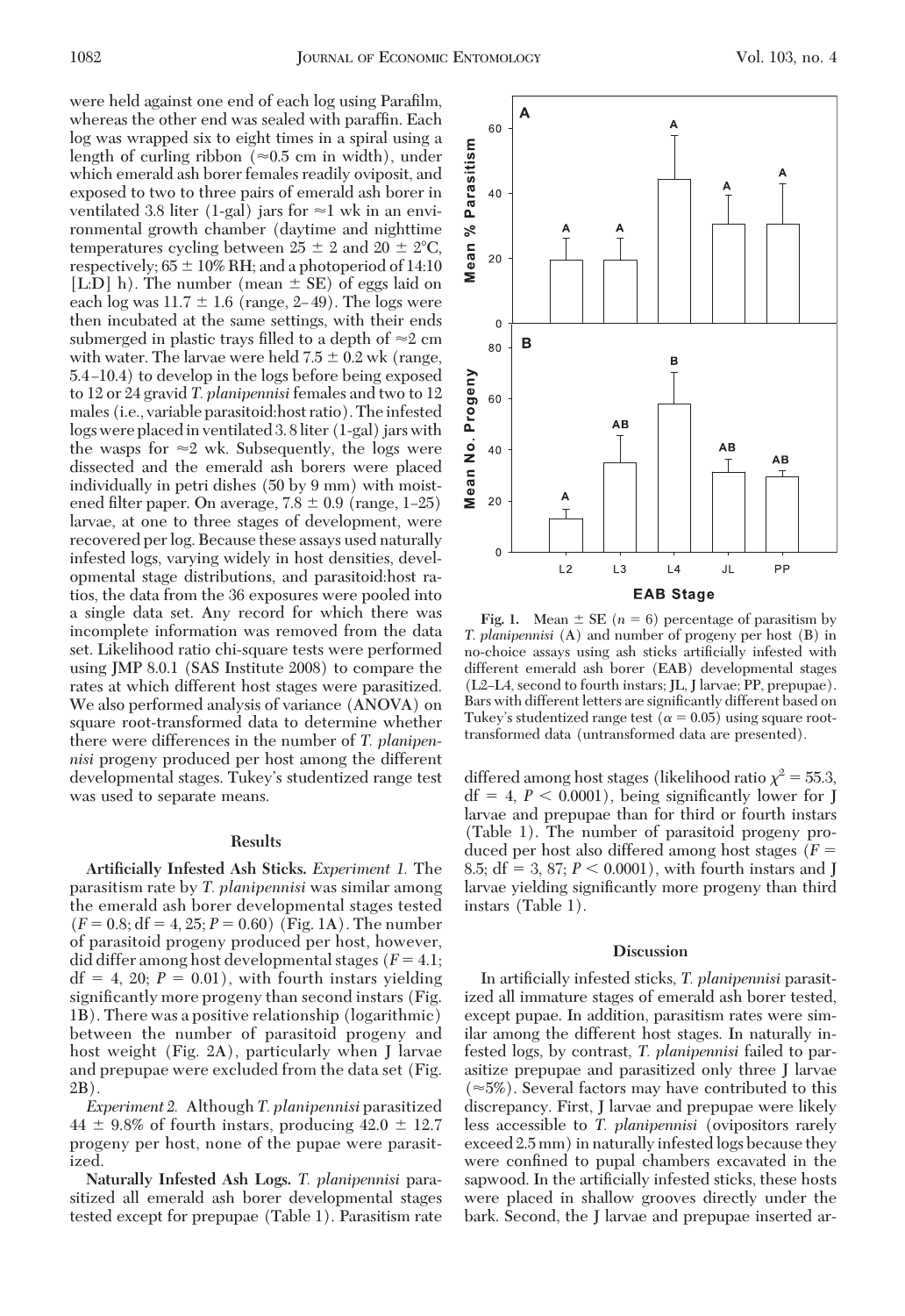

**Fig. 2.** Relationship between the square-root-transformed number of *T*. *planipennisi* progeny produced per emerald ash borer (EAB) host and host weight (data from artificially infested sticks). All developmental stages were included in the analysis (A), whereas J larvae and prepupae are excluded from the analysis (B). The symbols represent the different developmental stages (L2–L4, second to fourth instars; JL, J larvae; PP, prepupae).

tificially into sticks may have generated more noise (e.g., chewing, moving) than those in naturally infested logs. Vibrational cues may be important for host location in *T. planipennisi,* as for many other parasitoid species attacking concealed hosts (Godfray 1994,

**Table 1. Response of** *T. planipennisi* **to logs naturally infested with various immature stages of emerald ash borer**

| Host<br>stage <sup><math>a</math></sup> | Host<br>no. | Hosts<br>parasitized |                    | Progeny per host <sup>b,c</sup><br>(mean $n \pm SE$ ) |
|-----------------------------------------|-------------|----------------------|--------------------|-------------------------------------------------------|
|                                         |             | $\boldsymbol{n}$     | $\alpha_d$         |                                                       |
| L <sub>2</sub>                          | 4           |                      | 25.0 <sub>ba</sub> |                                                       |
| L3                                      | 65          | 24                   | 36.9a              | $20.7 \pm 1.7a$                                       |
| I <sub>4</sub>                          | 134         | 66                   | 49.3a              | $44.7 \pm 3.7$ b                                      |
| IL                                      | 59          | 3                    | 5.1 <sub>bc</sub>  | $67.5 \pm 23.5$                                       |
| PP                                      | 15          |                      | 0 <sub>bc</sub>    |                                                       |

<sup>*a*</sup> Emerald ash borer developmental stages: L2–L4, second to fourth instars; JL, J larvae; PP, prepupae.

 $\ensuremath{^b}$  Means with different letters next to them are significantly different based on Tukey's studentized range test ( $\alpha = 0.05$ ).

<sup>2</sup> Because only one L2 and no PP were parasitized, these stages were not included in the analysis. Also, due to missing data,  $n = 64$  and  $n =$ 2 for L4 and JL, respectively.<br><sup>*d*</sup> Percentages with different letters next to them are significantly

different based on likelihood ratio chi-square tests ( $\alpha = 0.05$ ).

Duan and Messing 2000). Finally, because more than one developmental stage was present in each naturally infested log, *T. planipennisi* may have avoided J larvae and prepupae when other stages were available. Given these results, we recommend that field releases of *T*. *planipennisi* be made, when possible, before emerald ash borer populations reach J larval and prepupal stages.

More *T. planipennisi* offspring were produced from large hosts than small hosts as shown by Liu et al. (2007). We attribute this pattern to *T. planipennisi* laying fewer eggs in small hosts (i.e., as opposed to cannibalism among larvae competing for limited resources) given that progeny consistently become smaller, not fewer, when resources are limited (M.D.U. and J.J.D., unpublished data). The relationship between progeny number and host weight, however, was stronger when J larvae and prepupae were excluded from the analysis. The number of progeny produced from these stages was more variable and often lower than expected based on weight alone. Therefore, *T. planipennisi* probably uses cues other than host weight when allocating larvae. For example, vibrational cues are used by many parasi-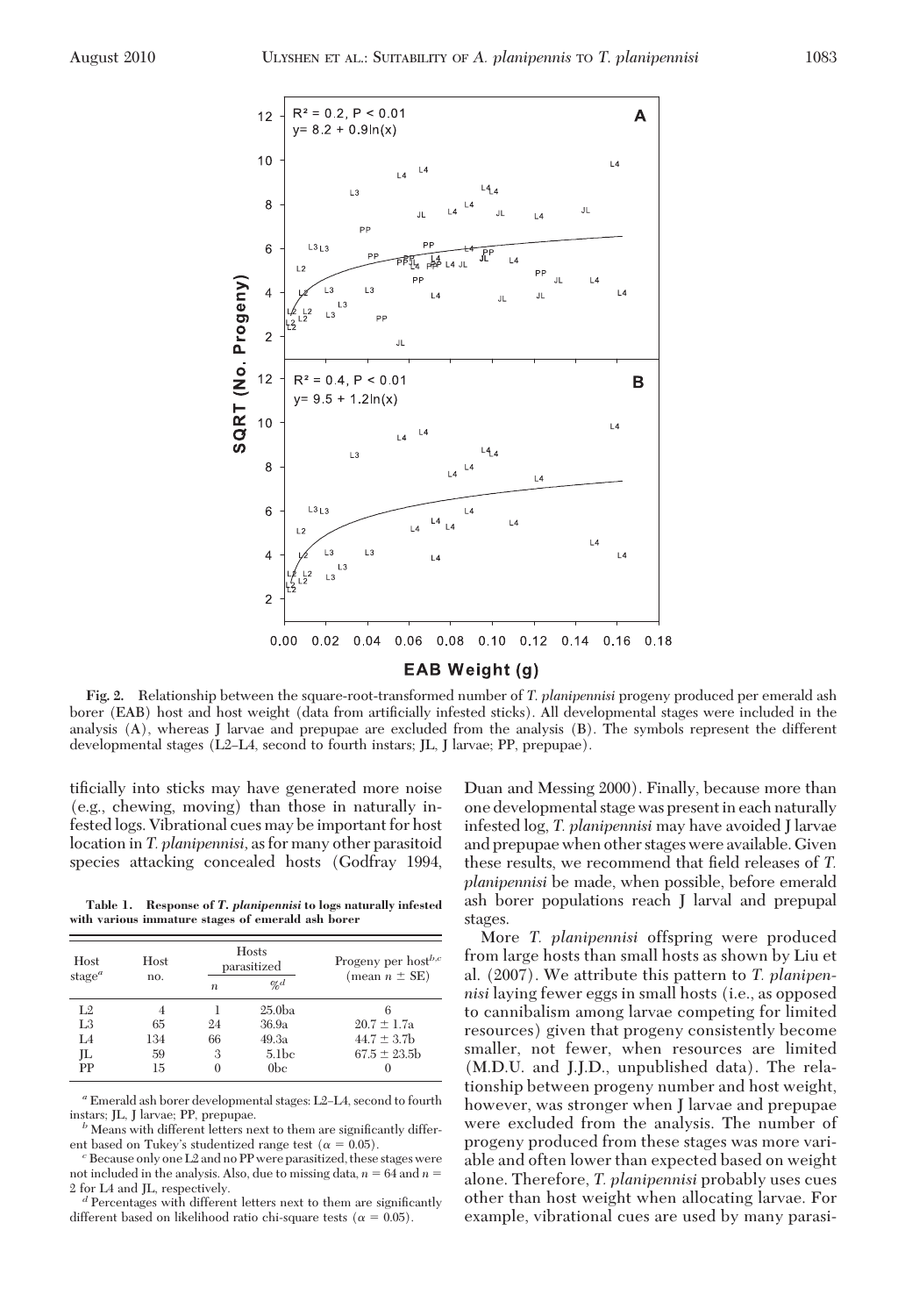**Table 2. Estimated total number (females)***<sup>a</sup>* **of** *T. planipennisi* **produced per emerald ash borer provided (mean percentage of parasitism mean progeny produced per host) in the current study and in a previous study (Ulyshen et al. 2010)**

| Host<br>stage  | Current study                |          | Ulyshen et al. $(2010)$      |                              |
|----------------|------------------------------|----------|------------------------------|------------------------------|
|                | Small<br>sticks <sup>b</sup> | $Logs^c$ | Small<br>sticks <sup>b</sup> | Large<br>sticks <sup>d</sup> |
| L <sub>2</sub> | 3(2)                         | 2(1)     | NA                           | NA                           |
| L <sub>3</sub> | 7(5)                         | 8(6)     | NA                           | NA                           |
| L4             | 26(19)                       | 22(16)   | 26(19)                       | 36(26)                       |
| JL             | 10(7)                        | 3(2)     | NA                           | NA                           |
| PP             | 9(6)                         | 0(0)     | NA                           | NA                           |
| P              | 0(0)                         | NA       | NA                           | NA                           |

NA, not applicable.

*<sup>a</sup>* Estimates for the number of females are based on the observation that, on average, 72% of *T. planipennisi* offspring are female (M.D.U., personal observation). These estimates should be interpreted with caution, however, considering that sex ratio may vary among host

stages (see Discussion).<br><sup>*b*</sup> Artificially infested ash sticks,  $\approx$ 1 cm in diameter by 10 cm in

length.<br><sup>*c*</sup> Naturally infested ash logs,  $\approx$ 8 cm in diameter by 20 cm in length. <sup>e</sup> Naturally infested ash logs, ≈8 cm in diameter by 20 cm in length.<br><sup>d</sup> Artificially infested ash sticks, ≈4.5 cm in diameter by 10 cm in length.

toids of concealed hosts (Godfray 1994). The intensities and patterns of emerald ash borer-feeding sounds may differ with host size and among different developmental stages. Because they are preparing to pupate, for example, J larvae and prepupae may produce fewer and/or less intense sounds than actively feeding larvae of the same weight. Furthermore, pupae may never produce sounds audible to *T. planipennisi,* possibly explaining why none were parasitized in this study. Research is under way to explore this possibility.

The results from this study have important implications for rearing *T. planipennisi* by using artificially infested ash. In Table 2, we estimate the number of *T. planipennisi* progeny produced per exposed host for each developmental stage (i.e., mean percentage of parasitism  $\times$  mean progeny produced per host). Clearly, fourth instars yield the most progeny, followed by, in about equal numbers, J larvae, prepupae, and third instars. Although *T. planipennisi* will accept second instars, these yield too few parasitoid progeny to benefit mass-rearing operations. The number of progeny produced per fourth instar in this study was identical to that produced per fourth instar by Ulyshen et al. (2010) when the same-sized sticks (i.e.,  $\approx$ 1 cm in diameter) were used (Table 2). However, Ulyshen et al. (2010) found more progeny are produced per host in larger-diameter sticks (i.e.,  $\approx$  4.5 cm) (Table 2). Consequently, sticks used in rearing operations should be larger in diameter than those used in the current study.

We also estimated the number of female progeny produced per host provided based on previous rearing data collected without respect to host stage (Table 2). These estimates should be interpreted with caution, however, considering that sex ratio is another factor likely to vary among host stages. Many parasitoid species produce a greater proportion of males from small

or low-quality hosts than from large or high-quality hosts (Werren 1984). If *T. planipennisi* exhibits the same tendency, there would be even more reason to avoid small hosts in rearing efforts.

The results from this study indicate that although *T. planipennisi* will parasitize most emerald ash borer developmental stages provided in artificially infested sticks in the laboratory, the species will not necessarily parasitize the same stages in naturally infested material. Our results show, for example, that J larvae and prepupae in naturally infested logs are not parasitized. These stages are probably too deep within the wood to be reached by *T. planipennisi.* Bark thickness also will limit access to hosts. Given the findings from this study and ovipositor-length considerations, it can be predicted that the impact of *T. planipennisi* on emerald ash borer in the field will be largely limited to phloemfeedinglarval stagesin relatively small-diameter (thinbarked) trees.

## **Acknowledgments**

We thank Allison Stoklosa, Jeffrey Wildonger (both USDA– ARS), and Tim Watt (Michigan State University) for laboratory assistance. We also thank Douglas Luster and Roger Fuester (USDA-ARS), Yigen Chen (Michigan State University), and two anonymous reviewers for comments that greatly improved the manuscript.

#### **References Cited**

- **Bauer, L. S., H.-P. Liu, and D. L. Miller. 2009.** Emerald ash borer biological control: rearing, releasing, establishment, and efficacy of parasitoids, pp. 7-8. In Proceedings of the 20th U.S. Department of Agriculture Interagency Research Forum on Invasive Species 2009. USDA Forest Service Northern Research Station, NRS-P-51.
- **Cappaert, D., D. G. McCullough, T. M. Poland, and N. W. Siegert. 2005.** Emerald ash borer in North America: a research and regulatory challenge. Am. Entomol. 51: 152– 165.
- **Duan, J. J., and R. H. Messing. 2000.** Effects of host substrate and vibration cues on ovipositor-probing behavior in two larval parasitoids of tephritid fruit ßies. J. Insect Behav. 13: 175–186.
- **Duan, J. J., R.W. Fuester, J.Wildonger, P. B. Taylor, S. Barth, and S. E. Spichiger. 2009.** Parasitoids attacking the emerald ash borer (Coleoptera: Buprestidae) in western Pennsylvania. Fla. Entomol. 92: 588–592.
- **Gandhi, K.J.K., and D. A. Herms. 2010.** North American arthropods at risk due to widespread *Fraxinus* mortality caused by the alien emerald ash borer. Biol. Invasions. 12: 1839-1846.
- **Godfray, H.C.J. 1994.** Parasitoids: behavioral and evolutionary ecology. Princeton University Press, Princeton, NJ.
- **Haack, R. A., E. Jendek, H.-P. Liu, K. R. Marchant, T. R. Petrice, T. M. Poland, and H. Ye. 2002.** The emerald ash borer: a new exotic pest in North America. Newsl. Mich. Entomol. Soc. 47: 1-5.
- **Kovacs, K. F., R. G. Haight, D. G. McCullough, R. J. Mercader, N. W. Siegert, and A. M. Liebhold. 2010.** Cost of potential emerald ash borer damage in U.S. communities, 2009-2019. Ecol. Econ. 69: 569-578.
- **Liu, H.-P., and L. S. Bauer. 2007.** *Tetrastichus planipennisi* (Hymenoptera: Eulophidae), a gregarious larval endo-